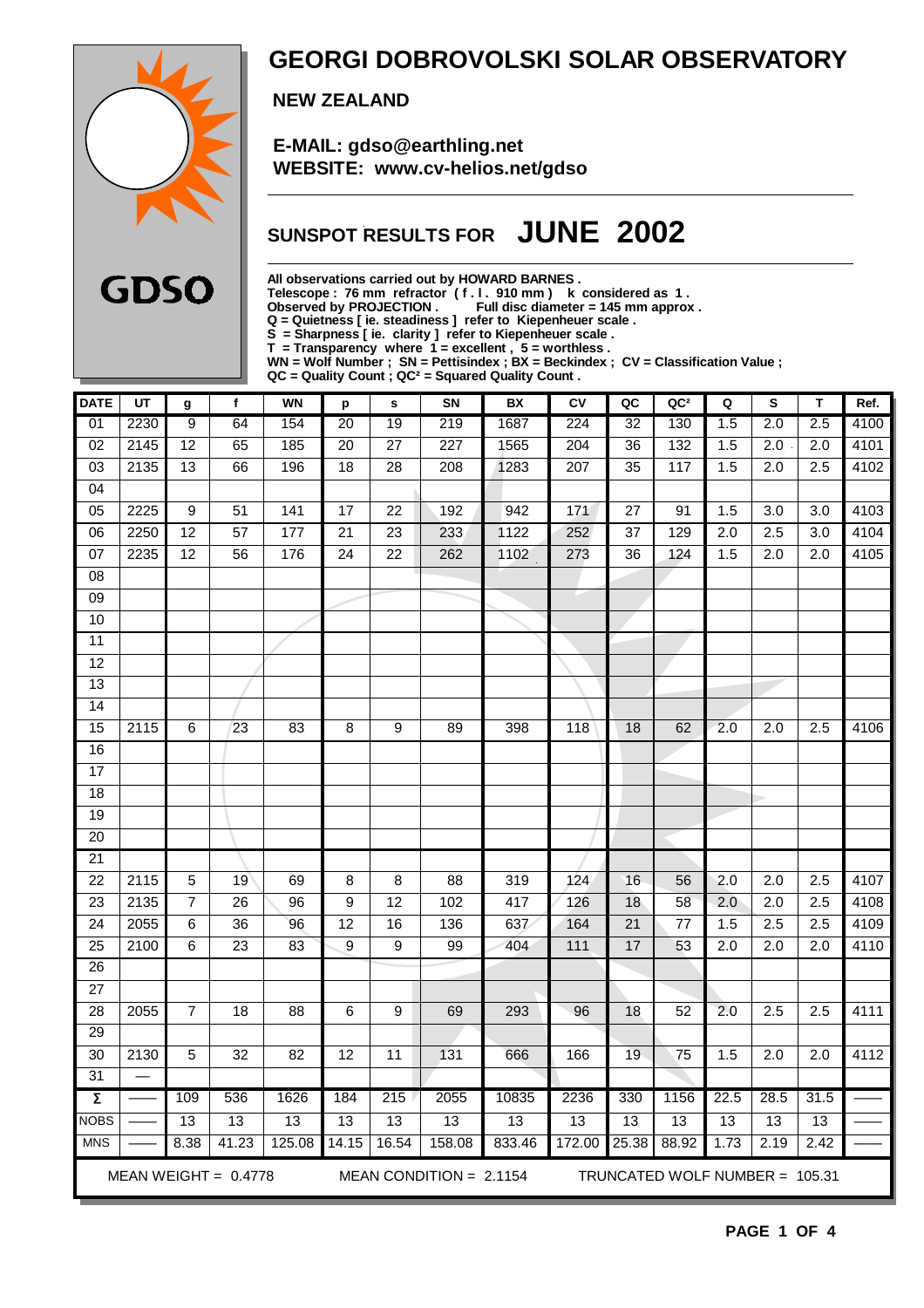#### **GEORGI DOBROVOLSKI SOLAR OBSERVATORY**



#### **SUNSPOT DISTRIBUTION & INTER-SOL INDICES FOR**

## **JUNE 2002**

**All observations carried out by HOWARD BARNES .**

Telescope : 76 mm refractor (f. l. 910 mm).<br>Observed by PROJECTION . Full disc diam

Full disc diameter = 145 mm approx .

- **Q = Quietness [ ie. steadiness ] refer to Kiepenheuer scale .**
- **S = Sharpness [ ie. clarity ] refer to Kiepenheuer scale .**
- **T = Transparency where 1 = excellent , 5 = worthless .**
- **IS = Inter-Sol Index .**

**gr = number of multi-spot groups .**

**grfp = number of umbræ within penumbræ within the groups (gr) .**

**grf = number of non-penumbral spots within the groups (gr) .**

**efp = number of single penumbral spots . ef = number of single non-penumbral spots .**

| <b>DATE</b>         | $\overline{UT}$ | $\overline{\mathsf{s}}$ | gr                      | grfp            | grf              | efp             | ef               | Q                | $\overline{\mathbf{s}}$ | $\overline{\mathsf{T}}$ | Ref. |
|---------------------|-----------------|-------------------------|-------------------------|-----------------|------------------|-----------------|------------------|------------------|-------------------------|-------------------------|------|
| 01                  | 2230            | $\overline{70}$         | $\overline{6}$          | 43              | 18               | $\overline{1}$  | $\overline{2}$   | 1.5              | 2.0                     | 2.5                     | 4100 |
| 02                  | 2145            | $\overline{74}$         | $\overline{9}$          | $\overline{37}$ | $\overline{25}$  | $\overline{1}$  | $\overline{2}$   | 1.5              | $\overline{2.0}$        | $\overline{2.0}$        | 4101 |
| $\overline{03}$     | 2135            | $\overline{74}$         | $\overline{8}$          | $\overline{36}$ | $\overline{25}$  | $\overline{2}$  | 3                | 1.5              | 2.0                     | 2.5                     | 4102 |
| $\overline{04}$     |                 |                         |                         |                 |                  |                 |                  |                  |                         |                         |      |
| $\overline{05}$     | 2225            | $\overline{57}$         | $\overline{6}$          | $\overline{26}$ | $\overline{22}$  | $\overline{3}$  | 0 <sup>1</sup>   | 1.5              | 3.0                     | $\overline{3.0}$        | 4103 |
| 06                  | 2250            | 64                      | $\overline{7}$          | $\overline{30}$ | $\overline{22}$  | $\overline{4}$  | 1                | 2.0              | 2.5                     | $\overline{3.0}$        | 4104 |
| $\overline{07}$     | 2235            | 62                      | $\overline{6}$          | $\overline{29}$ | $\overline{21}$  | $\overline{5}$  | 1/               | 1.5              | 2.0                     | 2.0                     | 4105 |
| $\overline{08}$     |                 |                         |                         |                 |                  |                 |                  |                  |                         |                         |      |
| 09                  |                 |                         |                         |                 |                  |                 |                  |                  |                         |                         |      |
| 10                  |                 |                         |                         |                 |                  |                 |                  |                  |                         |                         |      |
| 11                  |                 |                         |                         |                 |                  |                 |                  |                  |                         |                         |      |
| 12                  |                 |                         |                         |                 |                  |                 |                  |                  |                         |                         |      |
| 13                  |                 |                         |                         |                 |                  |                 |                  |                  |                         |                         |      |
| $\overline{14}$     |                 |                         |                         |                 |                  |                 |                  |                  |                         |                         |      |
| 15                  | 2115            | $\overline{27}$         | $\overline{4}$          | $\overline{13}$ | $\overline{8}$   | $\overline{1}$  | $\overline{1}$   | 2.0              | 2.0                     | $\overline{2.5}$        | 4106 |
| 16                  |                 |                         |                         |                 |                  |                 |                  |                  |                         |                         |      |
| $\overline{17}$     |                 |                         |                         |                 |                  |                 |                  |                  |                         |                         |      |
| $\overline{18}$     |                 |                         |                         |                 |                  |                 |                  |                  |                         |                         |      |
| 19                  |                 |                         |                         |                 |                  |                 |                  |                  |                         |                         |      |
| $\overline{20}$     |                 |                         |                         |                 |                  |                 |                  |                  |                         |                         |      |
| $\overline{21}$     |                 |                         |                         |                 |                  |                 |                  |                  |                         |                         |      |
| 22                  | 2115            | 23                      | 4                       | 10              | $\bf 8$          | $\mathbf{1}$    | $\boldsymbol{0}$ | 2.0              | 2.0                     | 2.5                     | 4107 |
| 23                  | 2135            | 30                      | $\overline{\mathbf{4}}$ | 13              | 10               | $\overline{1}$  | $\overline{c}$   | 2.0              | 2.0                     | 2.5                     | 4108 |
| $\overline{24}$     | 2055            | $\overline{41}$         | 5                       | 19              | 16               | $\overline{1}$  | $\mathsf 0$      | 1.5              | 2.5                     | 2.5                     | 4109 |
| $\overline{25}$     | 2100            | $\overline{27}$         | $\overline{4}$          | 12              | $\overline{9}$   | $\overline{2}$  | $\mathbf 0$      | $\overline{2.0}$ | 2.0                     | 2.0                     | 4110 |
| $\overline{26}$     |                 |                         |                         |                 |                  |                 |                  |                  |                         |                         |      |
| $\overline{27}$     |                 |                         |                         |                 |                  |                 |                  |                  |                         |                         |      |
| $\overline{28}$     | 2055            | 23                      | $\overline{5}$          | 8               | $\boldsymbol{8}$ | $\mathbf{1}$    | $\mathbf{1}$     | 2.0              | 2.5                     | 2.5                     | 4111 |
| 29                  |                 |                         |                         |                 |                  |                 |                  |                  |                         |                         |      |
| 30                  | 2130            | 36                      | $\overline{4}$          | 20              | 11               | $\overline{1}$  | $\pmb{0}$        | 1.5              | 2.0                     | 2.0                     | 4112 |
| 31                  |                 |                         |                         |                 |                  |                 |                  |                  |                         |                         |      |
| $\overline{\Sigma}$ |                 | 608                     | $\overline{72}$         | 296             | 203              | 24              | 13               | 22.5             | 28.5                    | 31.5                    |      |
| <b>NOBS</b>         |                 | $\overline{13}$         | $\overline{13}$         | $\overline{13}$ | $\overline{13}$  | $\overline{13}$ | $\overline{13}$  | 13               | $\overline{13}$         | $\overline{13}$         |      |
| <b>MNS</b>          |                 | 46.77                   | 5.54                    | 22.77           | 15.62            | 1.85            | 1.00             | 1.73             | 2.19                    | 2.42                    |      |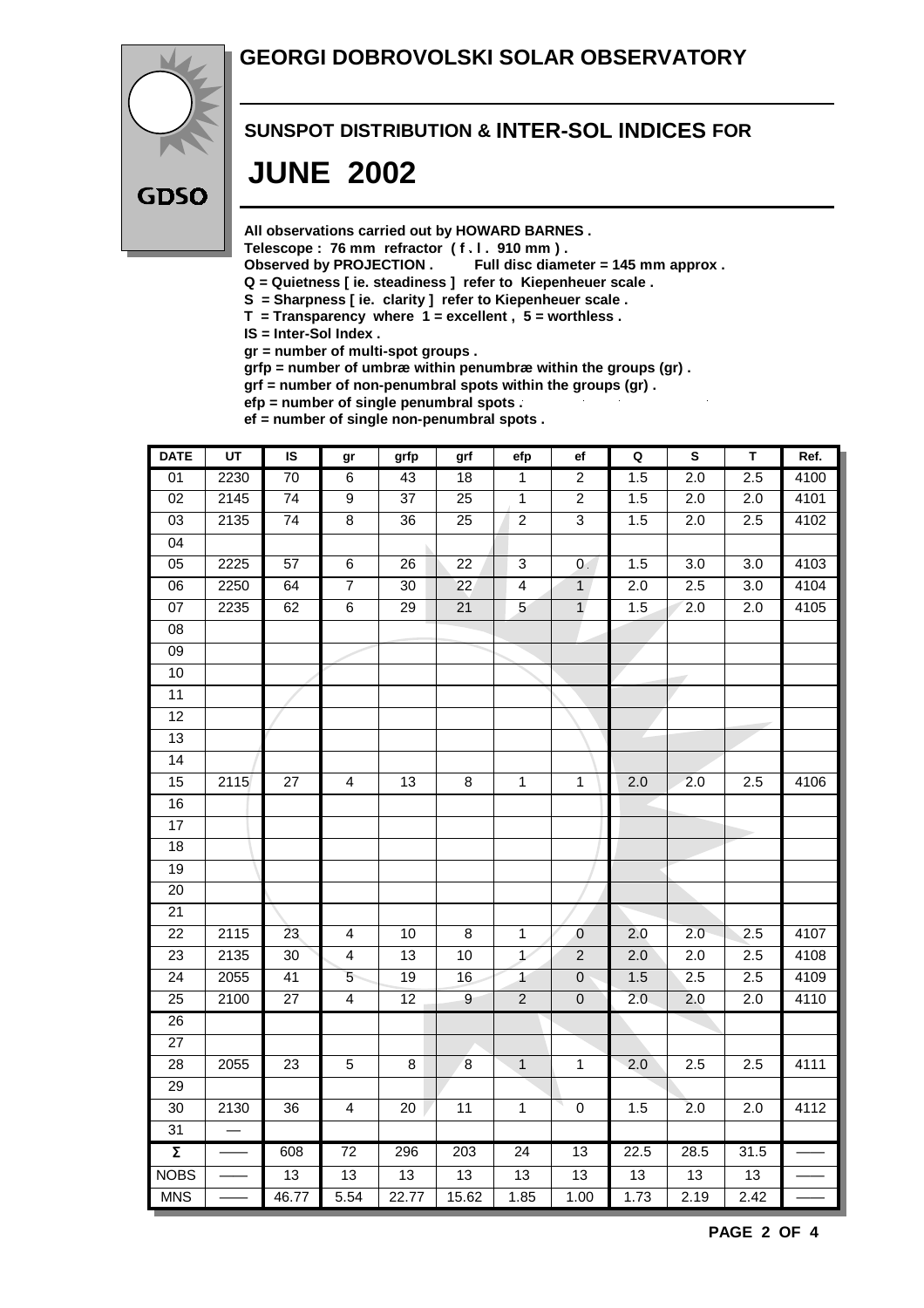

#### **SUNSPOT CENSUS BY CLASSIFICATION FOR**

## **JUNE 2002**

**All observations carried out by HOWARD BARNES .** Telescope : 76 mm refractor (f. l. 910 mm).<br>Observed by PROJECTION . Full disc diam Full disc diameter = 145 mm approx . **IF 2 OR MORE REGIONS ARE OF THE SAME CLASSIFICATION , THEN SUNSPOT COUNTS ARE SEPARATED BY SOLIDI ( / ) .**

| <b>DATE</b>                                              | UT                                    |                | A            |                | В              |                     | $\mathbf{C}$        |                    | D                                |                 | Е              |                | $\overline{F}$             |                | G              |              | H              |                | J            |  |
|----------------------------------------------------------|---------------------------------------|----------------|--------------|----------------|----------------|---------------------|---------------------|--------------------|----------------------------------|-----------------|----------------|----------------|----------------------------|----------------|----------------|--------------|----------------|----------------|--------------|--|
|                                                          |                                       | g              | f            | g              | f              | g                   | f                   | g                  | f                                | g               | f              | g              | f                          | g              | f              | g            | f              | g              | $\mathbf f$  |  |
| 01                                                       | 2230                                  | $\mathbf{1}$   | $\mathbf{1}$ | $\mathbf 0$    | 0              | $\mathbf 0$         | $\mathbf 0$         | 5                  | 4/5/7/8/9                        | 0               | $\pmb{0}$      | $\overline{1}$ | 28                         | 0              | $\mathbf 0$    | $\mathbf{1}$ | $\mathbf{1}$   | $\mathbf{1}$   | $\mathbf{1}$ |  |
| 02                                                       | 2145                                  | 2              | 1/1          | $\overline{2}$ | 3/3            | $\overline{2}$      | 2/5                 | $\overline{4}$     | 2/4/6/6                          | 0               | $\mathbf 0$    | $\overline{1}$ | 31                         | $\mathbf 0$    | 0              | 0            | 0              | $\mathbf{1}$   | $\mathbf{1}$ |  |
| 03                                                       | 2135                                  | 3              | 1/1/1        | $\overline{2}$ | 2/3            | $\mathbf{1}$        | $\overline{2}$      | 4                  | 2/5/6/14                         | $\mathbf{1}$    | 27             | $\mathbf 0$    | 0                          | $\mathbf 0$    | 0              | 0            | 0              | $\overline{2}$ | 1/1          |  |
| 04                                                       |                                       |                |              |                |                |                     |                     |                    |                                  |                 |                |                |                            |                |                |              |                |                |              |  |
| 05                                                       | 2225                                  | $\mathbf 0$    | 0            | $\mathbf{1}$   | $\overline{2}$ | $\overline{2}$      | 5/6                 | $\overline{2}$     | 9/11                             | $\vert$ 1       | 15             | $\mathbf 0$    | $\mathbf 0$                | 0              | 0              | 0            | 0              | 3              | 1/1/1        |  |
| 06                                                       | 2250                                  | $\overline{1}$ | $\mathbf{1}$ | $\mathbf 0$    | 0              | 2                   | 2/3                 | $\overline{4}$     | 3/9/10/14                        | $\overline{1}$  | 11             | $\mathbf 0$    | $\mathbf 0$                | $\pmb{0}$      | 0              | $\mathbf{1}$ | $\mathbf{1}$   | 3              | 1/1/1        |  |
| 07                                                       | 2235                                  | $\mathbf{1}$   | 1            | 0              | 0              | $\mathbf{1}$        | 5                   | $\overline{4}$     | 3/7/12/15                        | $\mathbf{1}$    | 8              | $\mathbf 0$    | $\mathbf 0$                | 0              | 0              | 1            | $\mathbf{1}$   | $\overline{4}$ | 1/1/1/1      |  |
| 08                                                       |                                       |                |              |                |                |                     |                     |                    |                                  |                 |                |                |                            |                |                |              |                |                |              |  |
| 09                                                       |                                       |                |              |                |                |                     |                     |                    |                                  |                 |                |                |                            |                |                |              |                |                |              |  |
| 10                                                       |                                       |                |              |                |                |                     |                     |                    |                                  |                 |                |                |                            |                |                |              |                |                |              |  |
| 11                                                       |                                       |                |              |                |                |                     |                     |                    |                                  |                 |                |                |                            |                |                |              |                |                |              |  |
| 12                                                       |                                       |                |              |                |                |                     |                     |                    |                                  |                 |                |                |                            |                |                |              |                |                |              |  |
| 13                                                       |                                       |                |              |                |                |                     |                     |                    |                                  |                 |                |                |                            |                |                |              |                |                |              |  |
| 14                                                       |                                       |                |              |                |                |                     |                     |                    |                                  |                 |                |                |                            |                |                |              |                |                |              |  |
| 15                                                       | 2115                                  | $\mathbf{1}$   | $\mathbf{1}$ | $\vert$ 1      | $\overline{2}$ | $\mathsf{O}\xspace$ | $\mathsf{O}\xspace$ | $\mathbf{3}$       | 5/5/9                            | $\mathbf 0$     | 0              | $\overline{0}$ | $\pmb{0}$                  | $\mathbf 0$    | 0              | $\mathbf{1}$ | $\mathbf{1}$   | 0              | 0            |  |
| 16                                                       |                                       |                |              |                |                |                     |                     |                    |                                  |                 |                |                |                            |                |                |              |                |                |              |  |
| 17                                                       |                                       |                |              |                |                |                     |                     |                    |                                  |                 |                |                |                            |                |                |              |                |                |              |  |
| 18                                                       |                                       |                |              |                |                |                     |                     |                    |                                  |                 |                |                |                            |                |                |              |                |                |              |  |
| 19                                                       |                                       |                |              |                |                |                     |                     |                    |                                  |                 |                |                |                            |                |                |              |                |                |              |  |
| 20                                                       |                                       |                |              |                |                |                     |                     |                    |                                  |                 |                |                |                            |                |                |              |                |                |              |  |
| 21                                                       |                                       |                |              |                |                |                     |                     |                    |                                  |                 |                |                |                            |                |                |              |                |                |              |  |
| 22                                                       | 2115                                  | $\mathbf 0$    | 0            | $\mathbf{1}$   | 3              | $\mathbf 0$         | $\mathbf 0$         | 3                  | 3/3/9                            | $\mathbf 0$     | $\overline{0}$ | $\mathbf 0$    | $\pmb{0}$                  | $\mathbf 0$    | 0              | 0            | 0              | $\mathbf{1}$   | $\mathbf{1}$ |  |
| 23                                                       | 2135                                  | $\overline{2}$ | 1/1          | $\mathbf{1}$   | 3              | $\mathbf 0$         | 0                   | 3                  | 4/5/11                           | $\mathbf 0$     | $\overline{0}$ | $\mathbf 0$    | $\mathbf 0$                | $\mathbf 0$    | $\overline{0}$ | 0            | 0              | $\mathbf{1}$   | $\mathbf{1}$ |  |
| 24                                                       | 2055                                  | $\mathbf 0$    | 0            | $\mathbf 0$    | $\mathbf 0$    | $\mathbf{1}$        | 3                   | $\overline{4}$     | 3/7/8/14                         | $\mathbf{0}$    | $\pmb{0}$      | $\mathbf 0$    | $\pmb{0}$                  | $\mathbf 0$    | 0              | 0            | 0              | $\mathbf{1}$   | $\mathbf{1}$ |  |
| 25                                                       | 2100                                  | $\mathbf 0$    | 0            | $\mathbf{1}$   | $\overline{2}$ | $\mathbf{1}$        | $\overline{2}$      | $\overline{2}$     | 8/9                              | $\mathbf{0}$    | $\mathbf 0$    | $\overline{0}$ | $\mathbf 0$                | $\mathbf 0$    | 0              | 0            | 0              | $\overline{2}$ | 1/1          |  |
| 26                                                       |                                       |                |              |                |                |                     |                     |                    |                                  |                 |                |                |                            |                |                |              |                |                |              |  |
| 27                                                       |                                       |                |              |                |                |                     |                     |                    |                                  |                 |                |                |                            |                |                |              |                |                |              |  |
| 28                                                       | 2055                                  | $\mathbf{1}$   | $\mathbf{1}$ | $\mathbf{1}$   | $\overline{c}$ | $\overline{2}$      | 3/3                 | $\mathbf{1}$       | 6                                | $\mathbf 0$     | $\pmb{0}$      | $\mathbf{0}$   | $\pmb{0}$                  | $\mathsf 0$    | 0              | $\mathbf{1}$ | $\overline{2}$ | $\mathbf{1}$   | $\mathbf{1}$ |  |
| 29                                                       |                                       |                |              |                |                |                     |                     |                    |                                  |                 |                |                |                            |                |                |              |                |                |              |  |
| 30                                                       | 2130                                  | $\mathbf 0$    | 0            | $\pmb{0}$      | 0              | $\mathbf{1}$        | $\overline{2}$      | $\overline{c}$     | 3/14                             | $\mathbf{1}$    | 12             | $\pmb{0}$      | $\pmb{0}$                  | $\mathbf 0$    | 0              | $\mathbf{1}$ | $\mathbf{1}$   | $\pmb{0}$      | 0            |  |
| 31                                                       | $\overline{\phantom{0}}$              |                |              |                |                |                     |                     |                    |                                  |                 |                |                |                            |                |                |              |                |                |              |  |
| <b>TOTALS</b>                                            |                                       | 12             | 12           | 10             | 25             | 13                  | 43                  | 41                 | 297                              | $5\overline{)}$ | 73             | $\overline{2}$ | 59                         | $\overline{0}$ | $0 \quad 6$    |              | $\overline{7}$ |                | 20 20        |  |
|                                                          |                                       |                |              |                |                |                     |                     |                    | REGIONAL PERCENTAGES             |                 |                |                |                            |                |                |              |                |                |              |  |
| $\mathsf{A}$                                             |                                       |                | $\sf B$      |                | ${\bf C}$      |                     | D                   |                    | E                                |                 | F              | ${\mathsf G}$  | H                          |                |                | J            |                |                | $\Sigma g$   |  |
| 11.9<br>11.0<br>9.2                                      |                                       |                | 37.6         | 4.6<br>1.8     |                |                     |                     | $0.0\,$<br>$5.5\,$ |                                  |                 |                | 18.3           |                            |                | 109            |              |                |                |              |  |
|                                                          |                                       |                |              |                | $NOBS = 13$    |                     |                     |                    | $\overline{p / g}$ mean = 1.6837 |                 |                |                | $\sqrt{f/g}$ mean = 4.8339 |                |                |              |                |                |              |  |
|                                                          |                                       |                |              |                |                |                     |                     |                    |                                  |                 |                |                |                            |                |                |              |                |                |              |  |
| $\frac{1}{p}$ / g mean = 1.6881<br>$f / g$ mean = 4.9174 |                                       |                |              |                |                |                     |                     |                    |                                  |                 |                |                |                            |                |                |              |                |                |              |  |
|                                                          | GROUP COMPLEXITY INDEX (GCI) = 6.6055 |                |              |                |                |                     |                     |                    |                                  |                 |                |                |                            |                |                |              |                |                |              |  |